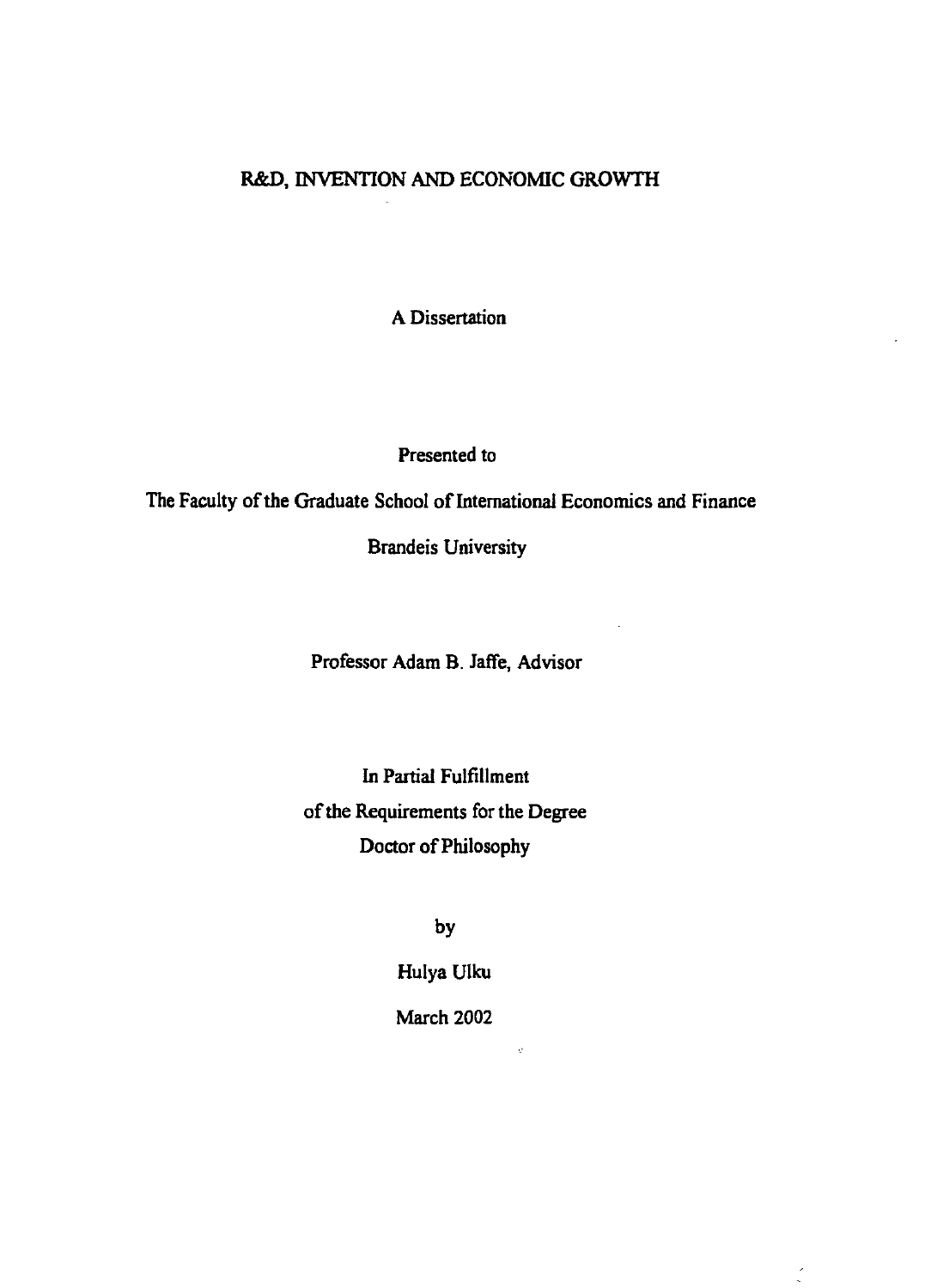## **Table of Contents**

 $\mathcal{L}^{\pm}$ 

Page

 $\ddot{\phantom{a}}$ 

|                 | Acknowledgments                                           |                                                                                          |                                                                           | iν           |  |
|-----------------|-----------------------------------------------------------|------------------------------------------------------------------------------------------|---------------------------------------------------------------------------|--------------|--|
| <b>Abstract</b> |                                                           |                                                                                          |                                                                           | v            |  |
|                 | <b>Table of Contents</b>                                  |                                                                                          |                                                                           | νii          |  |
| 1.              |                                                           | Introduction                                                                             |                                                                           | $\mathbf{1}$ |  |
| 2.              | R&D, Invention and Economic Growth: An Empirical Analysis |                                                                                          |                                                                           |              |  |
| 2.1.            | Introduction                                              |                                                                                          |                                                                           |              |  |
| 2.2             |                                                           | Literature Survey on Endogenous Growth Models                                            |                                                                           |              |  |
| 2.3.            | The Model                                                 |                                                                                          |                                                                           |              |  |
|                 |                                                           |                                                                                          | 2.3.1. Description of the Model                                           | 13           |  |
|                 | 2.3.2.                                                    |                                                                                          | <b>Solution Of the Model</b>                                              | 20<br>23     |  |
|                 |                                                           | 2.3.3. Implications of the Model                                                         |                                                                           |              |  |
| 2.4.            |                                                           | Data and Methodology                                                                     | 24                                                                        |              |  |
| 2.5.            | <b>Empirical Analysis</b>                                 |                                                                                          |                                                                           | 27           |  |
|                 |                                                           |                                                                                          | 2.5.1. OLS and Prais-Winsten Panel Data Regression Analyses               | 30           |  |
|                 |                                                           |                                                                                          | 2.5.1.1. Estimation of Knowledge Production Function                      |              |  |
|                 |                                                           |                                                                                          | with respect to R&D                                                       | 30           |  |
|                 |                                                           | 2.5.1.2.                                                                                 | <b>Estimation of Aggregate Production Function</b>                        |              |  |
|                 |                                                           |                                                                                          | with respect to Invention                                                 | 34           |  |
|                 |                                                           |                                                                                          | 2.5.1.3. Estimation of TFP Growth                                         | 41           |  |
|                 | with respect to Invention                                 |                                                                                          |                                                                           |              |  |
|                 |                                                           |                                                                                          | 2.5.2. Cross Section Regression Analysis                                  | 47           |  |
|                 |                                                           |                                                                                          | 2.5.2.1. Estimation of Knowledge Production Function                      |              |  |
|                 |                                                           | 2.5.2.2.                                                                                 | with respect to R&D<br><b>Estimation of Aggregate Production Function</b> | 48           |  |
|                 |                                                           |                                                                                          | with respect to Invention                                                 |              |  |
|                 |                                                           | 2.5.2.3                                                                                  | <b>Estimation of TFP Growth</b>                                           | 51           |  |
|                 |                                                           |                                                                                          |                                                                           | 55           |  |
|                 |                                                           | with respect to Invention<br>2.5.3. Panel Data and Cross Section Analysis of GDP and TFP |                                                                           |              |  |
|                 |                                                           | Growth in terms of R&D                                                                   |                                                                           |              |  |
|                 |                                                           | 2.5.4. Seemingly Unrelated Regression (SUR) Analysis                                     |                                                                           |              |  |
| 2.6.            | Conclusion                                                |                                                                                          |                                                                           | 61<br>68     |  |
|                 | References                                                |                                                                                          |                                                                           |              |  |